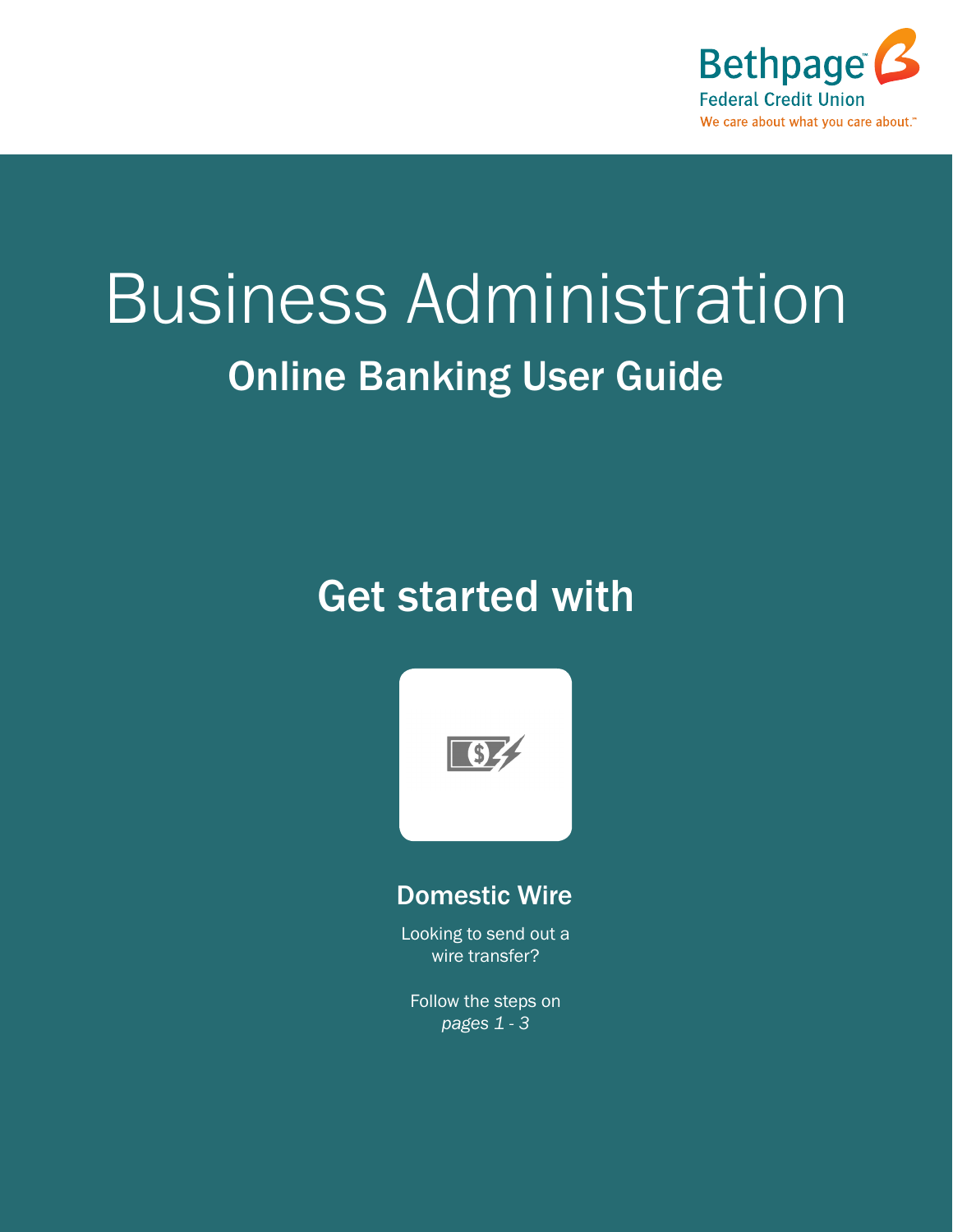### Domestic Wire Transfer Setup

If a Payee has not been established, one must be created by following steps 1 - 6 For a Wire Transfer to an established Payee, select the Wire Transfer Widget and follow Steps 7 - 8



### Step 2

Under Payees, click Add a Payee button.



Email

### Step 3

Enter your Payee Name & Nickname, then click the Create Payee button. You may be required to provide additional verification.



**Ouestions**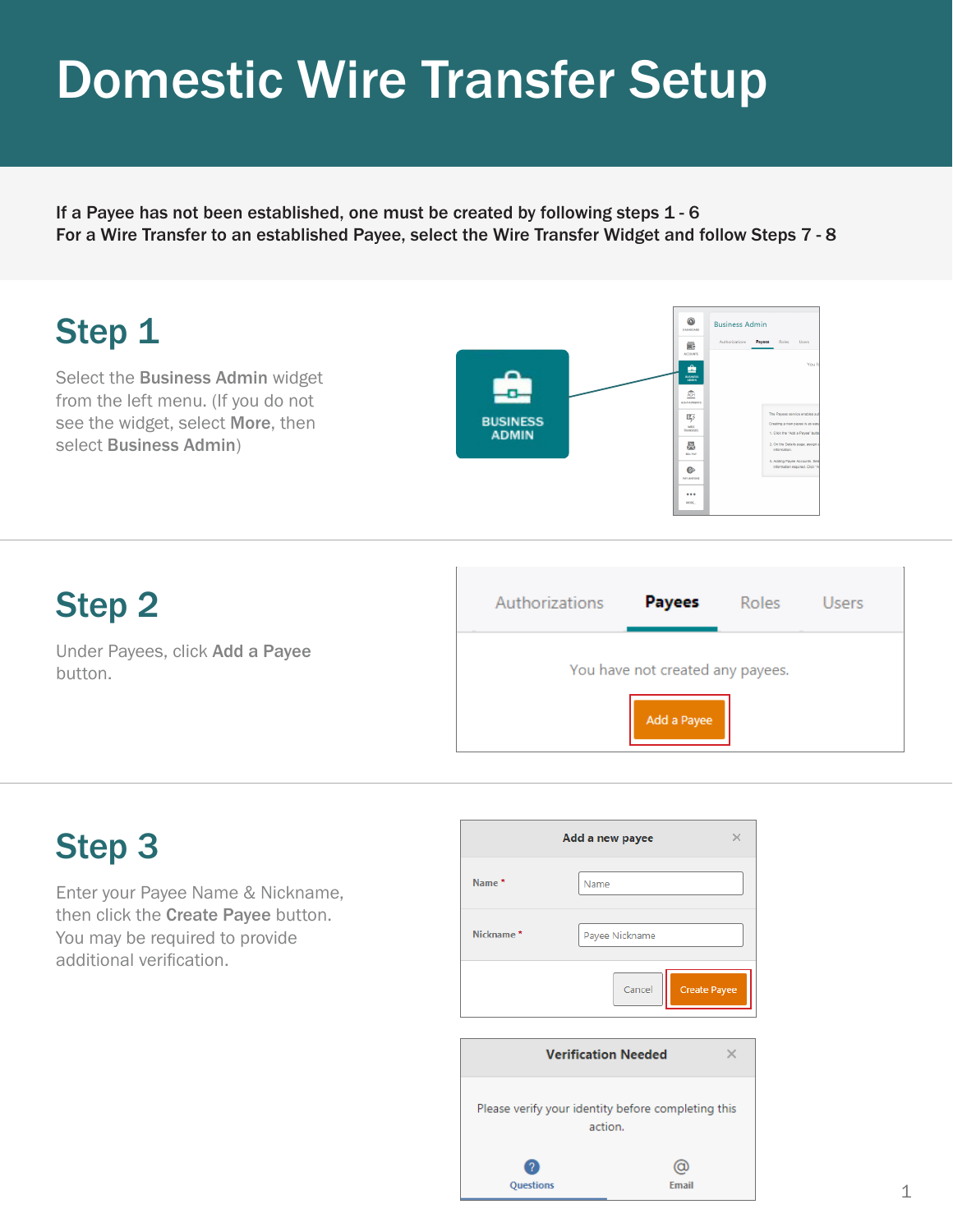## Domestic Wire Transfer Setup

### Step 4

Select the pencil icon  $\prime$  to edit the contact info, then click Save Changes button.

*Note: Scroll down on this screen to complete Step 5*

| All Payees<br>$\omega$                     | XYZ Corp ∕                 |                                       |  |  |
|--------------------------------------------|----------------------------|---------------------------------------|--|--|
| Q Search Payees                            | Activity<br><b>Details</b> |                                       |  |  |
| $\overline{\text{RSE}}$<br>ABC<br>ABC Corp | NICKNAME                   | XYZ                                   |  |  |
| XYZ<br>XYZ Corp                            | CATEGORY                   | ∕<br>Uncategorized                    |  |  |
| Add a Payee                                | <b>CONTACT INFO</b>        | <b>ADDRESS</b><br>Address Line 1      |  |  |
|                                            |                            | Address Line 2 (optional)             |  |  |
|                                            | $\mathbb{Q}$               | $\omega$<br>Zip Code<br>City<br>PHONE |  |  |
|                                            |                            |                                       |  |  |
|                                            |                            | WEBSITE                               |  |  |
|                                            |                            | <b>Save Changes</b><br>Cancel         |  |  |

### Step 5

Under Payee Account Information enter an Account Nickname and select a payment Method to continue.

*Note: This will be the nickname that displays when you're selecting the account you're transferring to.*

Enter the Payee Account Information for the Wire Beneficiary including:

- Routing Number
- Account Number
- Account Type
- Intermediary FI Information (only if applicable)

Then click Add Payee Account button.

*This Payee has now been saved for future Wire Transfers.*

| BENEFICIARY ACCOUNT & INSTITUTION INFORMATION |                                                                       |
|-----------------------------------------------|-----------------------------------------------------------------------|
| Account Nickname * 0                          |                                                                       |
| Supplies                                      | Enter an account nickname and select a payment<br>method to continue. |
| Method <sup>*</sup>                           |                                                                       |
| Choose<br>h.                                  |                                                                       |
| $\mathbb{Z}$<br>Choose                        |                                                                       |
| ACH                                           |                                                                       |
| Wire Transfer                                 | Add Payee Account<br>Cancel                                           |
|                                               |                                                                       |
|                                               |                                                                       |
| BENEFICIARY ACCOUNT & INSTITUTION INFORMATION |                                                                       |
| Account Nickname * (i)                        | <b>Routing Number*</b>                                                |
| <b>BT Checking</b>                            | 221473652                                                             |
|                                               | BETHPAGE FEDERAL CREDIT UNION                                         |
| Method *<br>Wire Transfer<br>$\mathcal{A}$    | <b>Account Number*</b><br>Account Type *                              |
|                                               | Chocking<br>122456700<br>Aug.                                         |

**INTERMEDIARY FI INFORMATION** Add financial institution

Add Payee Account

Cancel

2